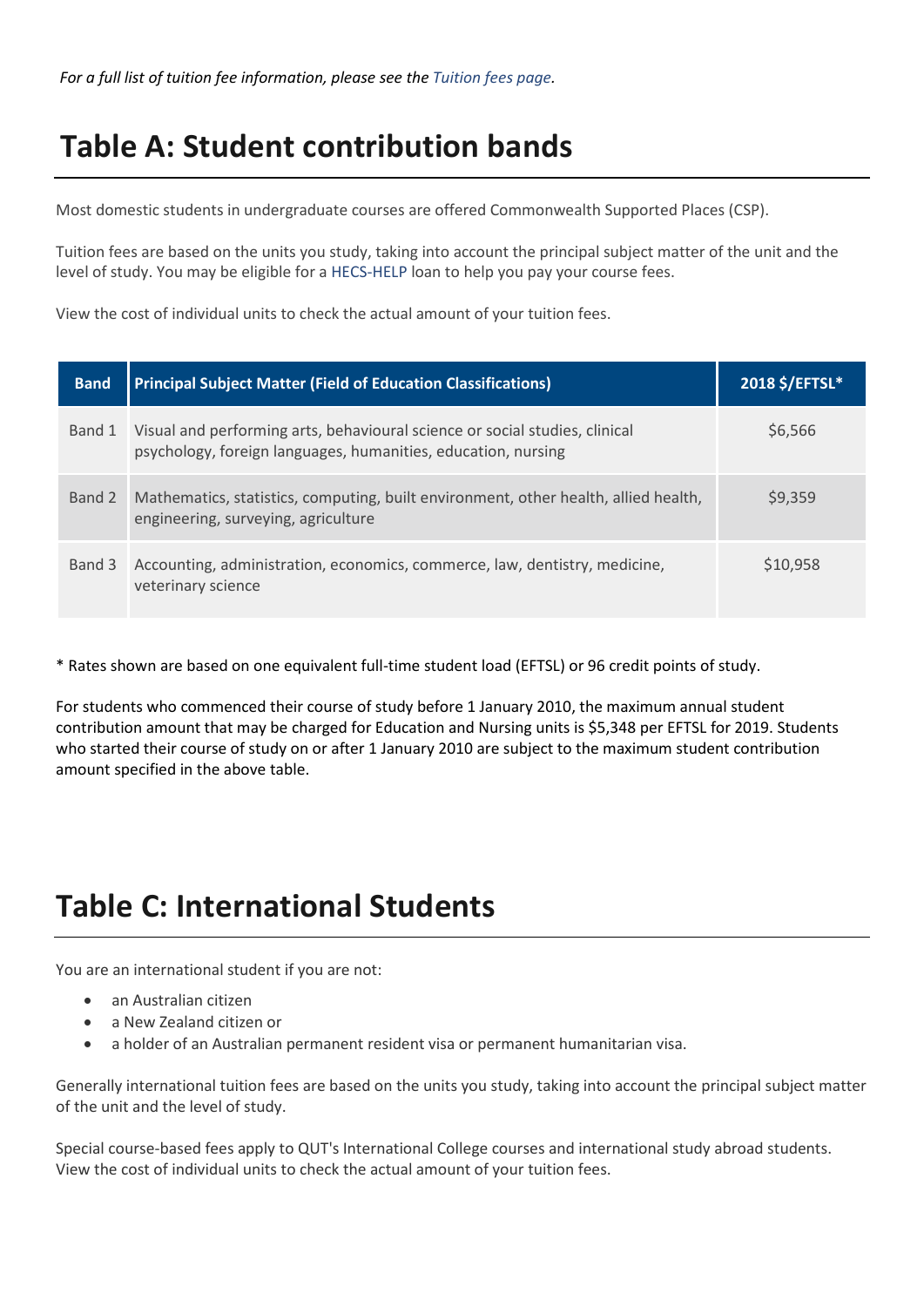#### **QUT International College fees**

| <b>Course</b><br>Code | <b>Course Title</b>                                                                         | <b>Course Duration</b>                                                                      | <b>Study Period Duration</b> | 2018 \$/Study Period |
|-----------------------|---------------------------------------------------------------------------------------------|---------------------------------------------------------------------------------------------|------------------------------|----------------------|
| <b>BS40</b>           | <b>Diploma of Business</b>                                                                  | 2 study periods                                                                             | 13 teaching weeks            | \$10,370             |
| <b>EN02</b>           | Diploma in Engineering                                                                      | 2 study periods                                                                             | 13 teaching weeks            | \$14,340             |
| IF <sub>06</sub>      | Diploma in Professional<br>Communication                                                    | 2 study periods                                                                             | 13 teaching weeks            | \$10,370             |
| <b>IT10</b>           | Diploma in Information<br>Technology                                                        | 2 study periods                                                                             | 13 teaching weeks            | \$10,370             |
| <b>HL10</b>           | Diploma of Health Science                                                                   | 2 study periods                                                                             | 13 teaching weeks            | \$13,520             |
| QC07                  | Foundation                                                                                  | 1 study period                                                                              | 13 teaching weeks            | \$9,675              |
| QC08                  | <b>Standard Foundation</b>                                                                  | 2 study periods                                                                             | 13 teaching weeks            | \$9,675              |
| QC09                  | <b>Extended Foundation</b>                                                                  | 2.5 study periods                                                                           | 13 teaching weeks            | \$8,520              |
| QC05                  | University Certificate in Tertiary<br>Preparation for Undergraduate<br><b>Studies</b>       | 1 study period                                                                              | 13 teaching weeks            | \$9,675              |
| QC06                  | University Certificate in Tertiary<br><b>Preparation for Postgraduate</b><br><b>Studies</b> | 1 study period                                                                              | 13 teaching weeks            | \$9,675              |
| QE                    | <b>General English</b>                                                                      | Multiple study<br>periods depending<br>on English<br>proficiency levels<br>and requirements | 5 teaching weeks             | \$2,185              |
| QC31                  | English for Academic Purposes 1                                                             | 1 study period                                                                              | 12 teaching weeks            | \$5,244              |
| QC32                  | <b>English for Academic Purposes 2</b>                                                      | 1 study period                                                                              | 12 teaching weeks            | \$5,244              |
| QC33                  | <b>English for Academic Purposes 3</b>                                                      | 2 study periods                                                                             | 12 teaching weeks            | \$5,244              |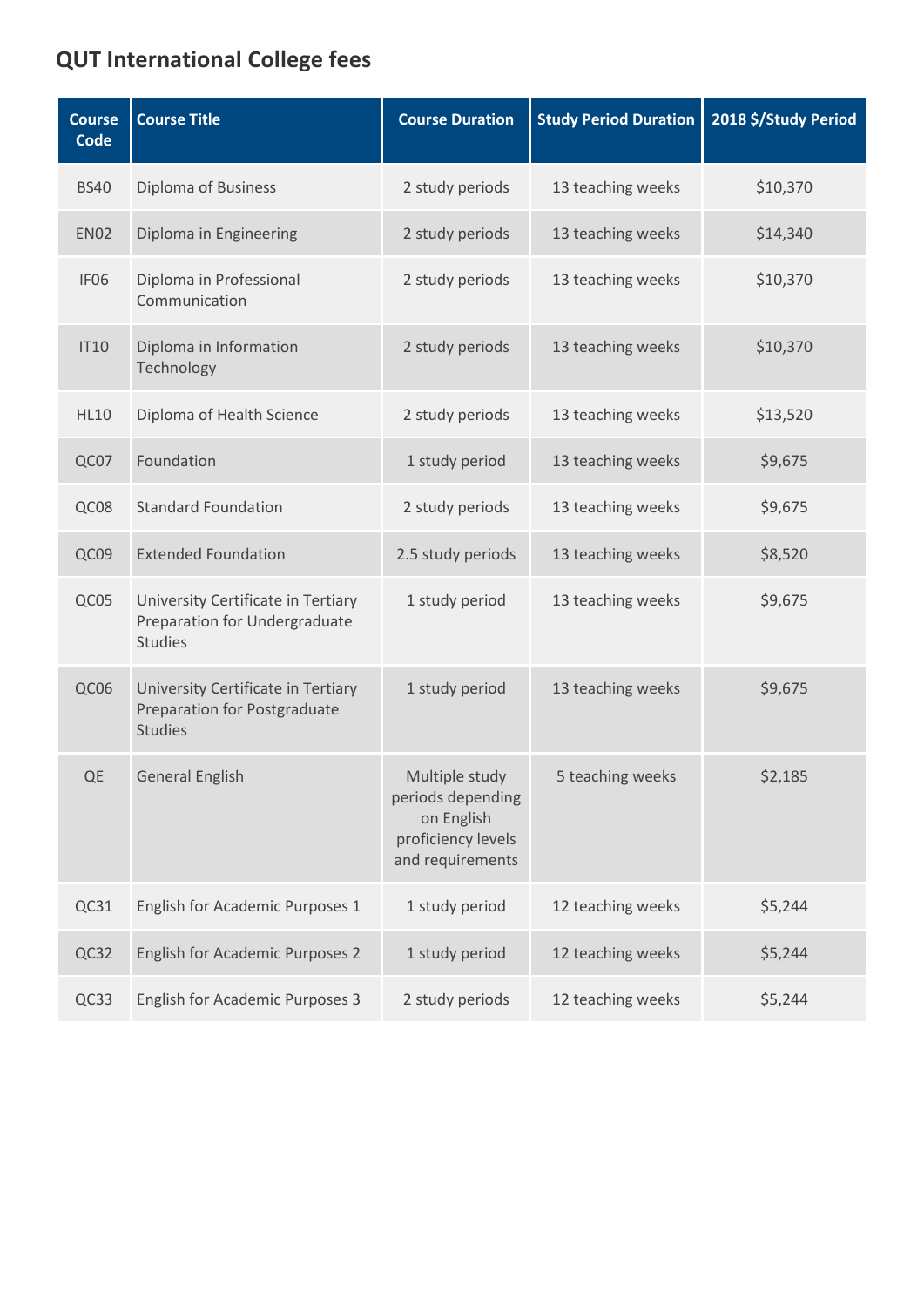#### **International study abroad fees**

| <b>Course</b><br>code | l Course title                            | <b>Course duration</b> | <b>Study period duration</b> | 2018 \$/Study period |
|-----------------------|-------------------------------------------|------------------------|------------------------------|----------------------|
| <b>UO82</b>           | University Study Abroad<br>Certificate    | 1 study period         | 13 teaching weeks            | \$10,584             |
| <b>UO94</b>           | <b>University Study Abroad</b><br>Diploma | 2 study periods        | 13 teaching weeks            | \$10,584             |

## **Table E: Summer Program Tuition Fees**

If you're studying in Summer Program tuition fees are charged according to the tuition fee framework for Commonwealth supported and domestic and international tuition fee paying students.

View the cost of individual units to check the actual amount of your tuition fees.

| <b>Summer Program Tuition fees</b>                                                           | Units with a census date in 2017/2018                       |
|----------------------------------------------------------------------------------------------|-------------------------------------------------------------|
| QUT Commonwealth supported students enrolled in<br>a Commonwealth supported unit over summer | See Student Contribution Bands                              |
| QUT Commonwealth supported students enrolled in<br>a Tuition Fee paying unit over summer     | See Domestic fee paying students – cost of individual units |
| Domestic tuition students                                                                    | See Domestic fee paying students – cost of individual units |
| Domestic single-unit and cross-institutional students                                        | See Domestic fee paying students – cost of single units     |
| International students                                                                       | See International students – cost of individual units       |